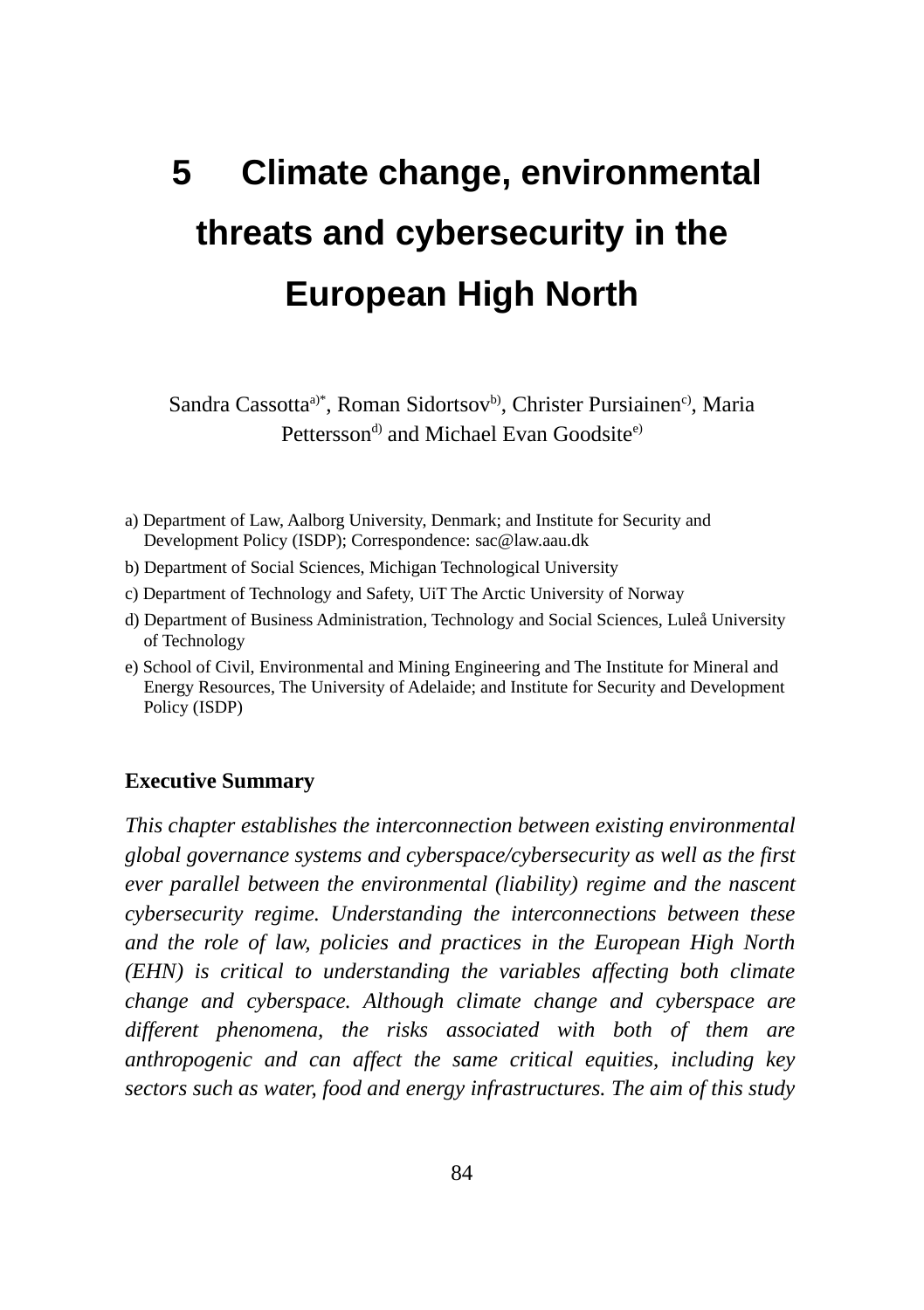*is to better grasp the development of cyberspace and its revolutionary impact on human behaviour and human security. This chapter examines and addresses four core ideas: (1) the linkage between climate change, environmental threats and cybersecurity in the EHN; (2) how the interconnectedness of environmental threats and cybersecurity can be identified, managed and regulated, including aspects of governance for cybersecurity and cyber resilience in the EHN; (3) how cyberthreats and their related risk assessments can be incorporated into regulatory frameworks in order to create proactive rather than reactive law by exploring which is the best regulatory framework (or possible combination) applicable among different areas of law; and (4) the current cyberthreats, for example, in the energy industry and specifically to critical infrastructures (CIs) of the energy system, which will advise on the need to design a future agreement incorporating the notion of human security.*

### **5.1 Introduction**

This chapter analyses the interconnection between global climate change and cyberspace by showing links and similarities between the two spheres and establishing for the first time a parallel between selected focal points of the environmental regime (in particular the environmental liability regime) and the nascent cybersecurity regime. Acknowledging and understanding these interconnections is critical for devising policies and practices in the European High North (EHN). This chapter examines the shared space of similarities between environmental regime systems (including variables affecting climate change) and cyberspace frameworks. Although the two regimes are different, they are exposed to the same risks associated with anthropogenic effects that might affect the same critical equities, including key sectors such as water, food and energy infrastructures.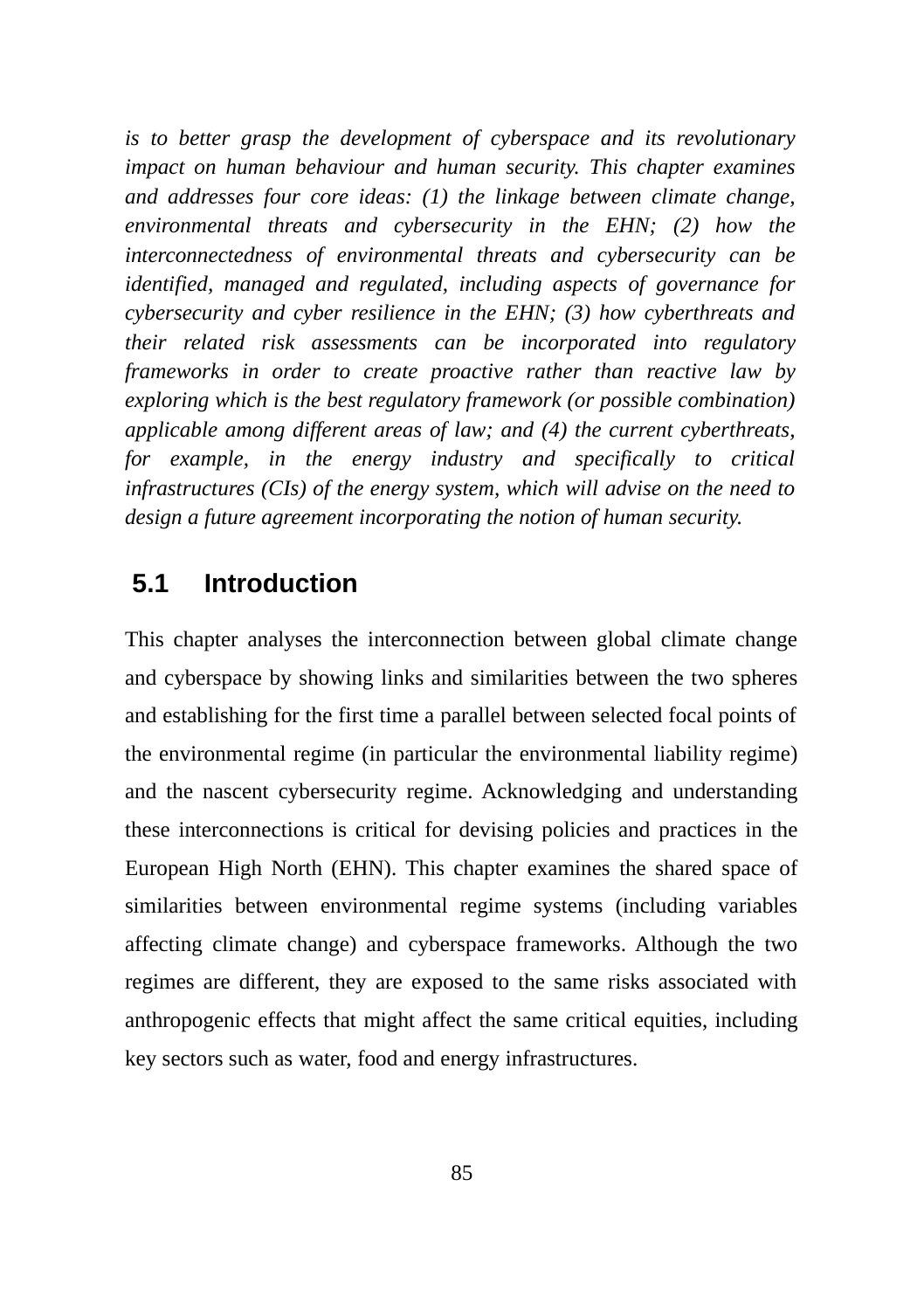The present chapter investigates how the development of cyberspace, with its revolutionary impact on human behaviour and human security, is contributing to social progress. By understanding the risks that come with cyberspace, we can secure not only the environment but also human activities and security. The latter, viewed in an untraditional way and in a broader context at the global level, is not only confined to state security and physical actions. It also includes environmental threats as a consequence of climate change impacts. By showing how risks from human activities are strictly interconnected with the use of cyberspace and related technologies, this chapter demonstrates the need to couple environmental and cybersecurity regulations in order to produce a joint regulatory response. The development and use of digital products and services depends on the functioning of infrastructures, which are under constant stress from both societal and environmental factors.

# **5.2 Core guiding questions and responses**

This chapter examines four core guiding questions:

- 1. Is there a linkage between climate change, environmental threats and cybersecurity in the EHN, and if so, what is the nature of this linkage?
- 2. How can the interconnectedness of environmental threats and cybersecurity be identified, managed and regulated, including aspects of governance for cybersecurity and cyber resilience in the EHN?
- 3. How can cyberthreats and their related risk assessments be incorporated into regulatory frameworks in order to create proactive rather than reactive law? Which is the best regulatory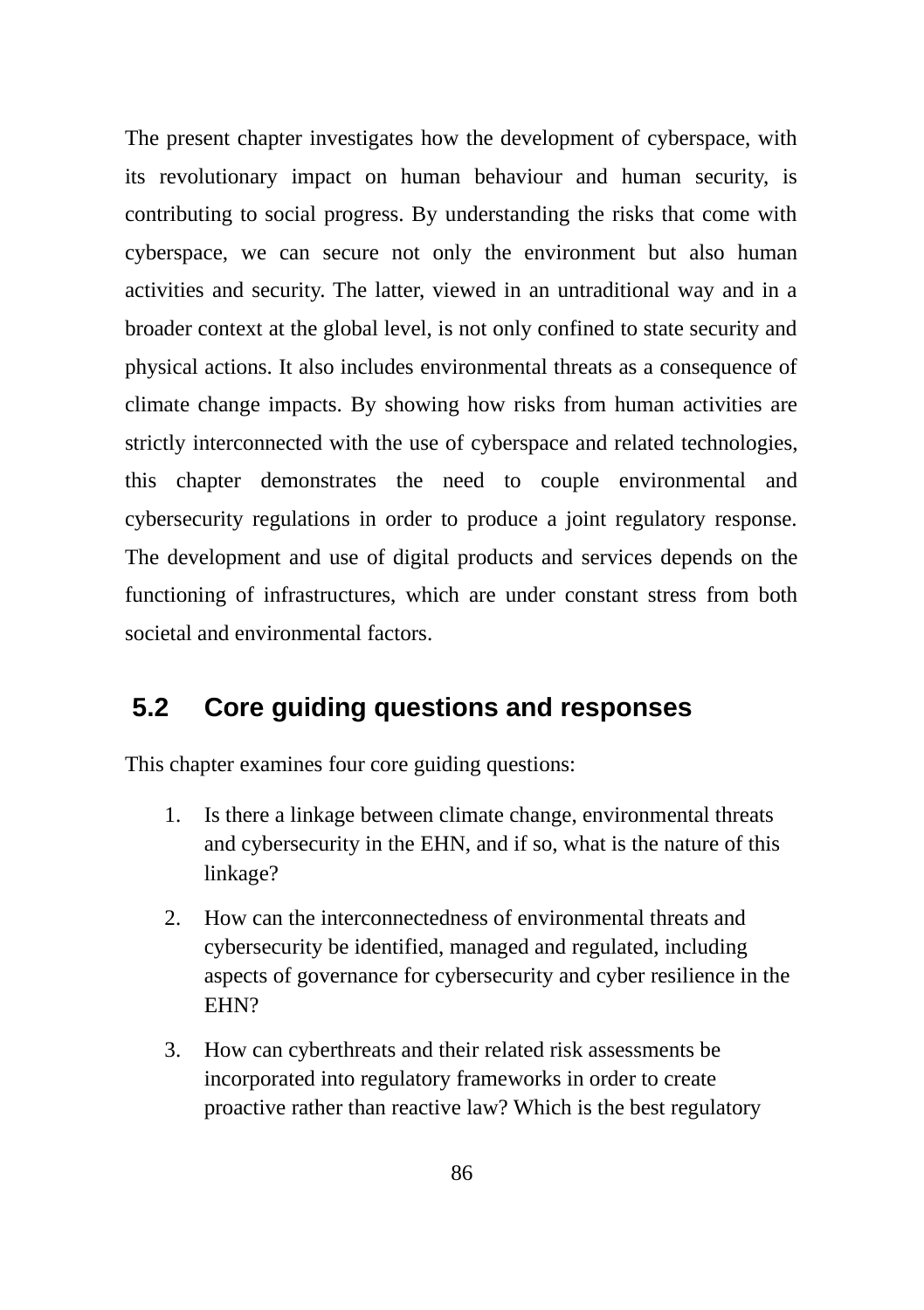framework (or possible combination) applicable among different possible areas and levels of regulations?

4. What are the current cyberthreats, for example, in the energy industry and to critical infrastructures (CIs) of the energy system?

CIs and their protections against individuals, groups and foreign nations are strictly intertwined with cybersecurity and the peace of cyberspace (Fidler, 2015). CIs are strictly dependent on cyberspace and are heavily digitalised, especially in the case of the energy sector (oil, gas, electricity and nuclear), which is more exposed to environmental climate conditions/threats as well as cyberthreats. Cyberthreats and environmental threats interact with CIs in a negative synergistic way and make CIs even more vulnerable to risks. CIs in the energy sector are particularly at risk of cyberthreats and cyberattacks, especially in the EHN countries, such as Norway, Sweden and Finland. It is necessary to evaluate the risks of cyberattacks damaging CIs.

There is no precise or agreed upon definition of CIs, with definitions varying between countries. The European Commission (2004, p. 3) defined CIs as 'physical and information technology facilities, networks, services and assets which, if disrupted or destroyed, would have a serious impact on the health, safety, security or economic well-being of citizens or the effective functioning of governments'. CIs in the energy system are linked to environmental and climate change threats, such as rising sea levels, which also pose a threat to people living in coastal areas. Therefore, environmental threats can affect not only the ecology of an area but also human security (Cassotta, S., Sidortsov, R., Pursiainen, C., Goodsite, E., Cyber threats, harsh environment and the European High North (EHN) in a human security and multi-level regulatory dimension: Which framework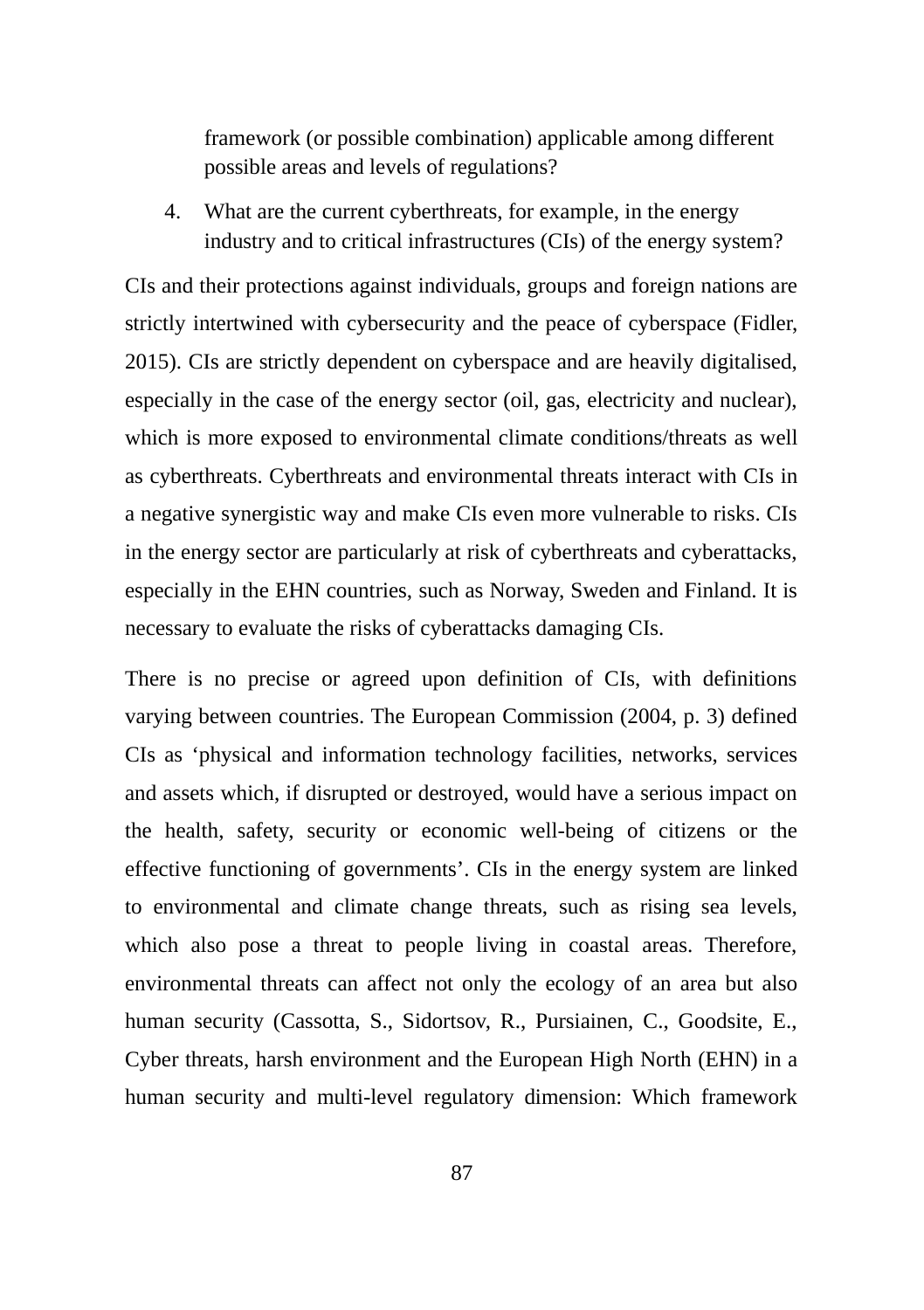applicable to critical infrastructures under "exceptionally critical infrastructure conditions" (ECIC)? *Beijing Law Review, 2019, 10*.

This chapter addresses four key questions to frame effective regulations regarding the interconnection between environmental threats and cybersecurity and to suggest how a governance response should be structured to connect the two areas. The consequences of digital disruptions reach beyond the costs associated with clean ups, repairs and/or replacements of affected CIs to include economic, social and environmental disruptions. Thus, this chapter contributes to developing strategies for mitigating the impact of cyber-threats on the EHN, thereby acknowledging the existence of a connection between the two regimes. The integration of the key sectors and factors as well as the application of the same principles of environmental law to both regimes has been particularly fruitful in understanding how to create a safe future for the EHN, which in turn will promote human security.

From a theoretical perspective, this chapter uses and combines different parts of scientific literature drawn from theories of international regimes, including studies on the role of international relation theories, international law, transnationalism, theories of complex interdependencies and global environmental politics. These research streams in the political science literature can prove helpful in addressing the core questions of this chapter. This approach is based on Elinor Ostrom's (2012) legal framework applied to cyberspace, which can help to conceptualise the connection between cyberspace and environmental regimes. Through this method, institutional analysis design and socio-ecological systems (Ostrom, 2012) complement legal theories based on legal pluralism and polycentrism (Petersen & Zhale,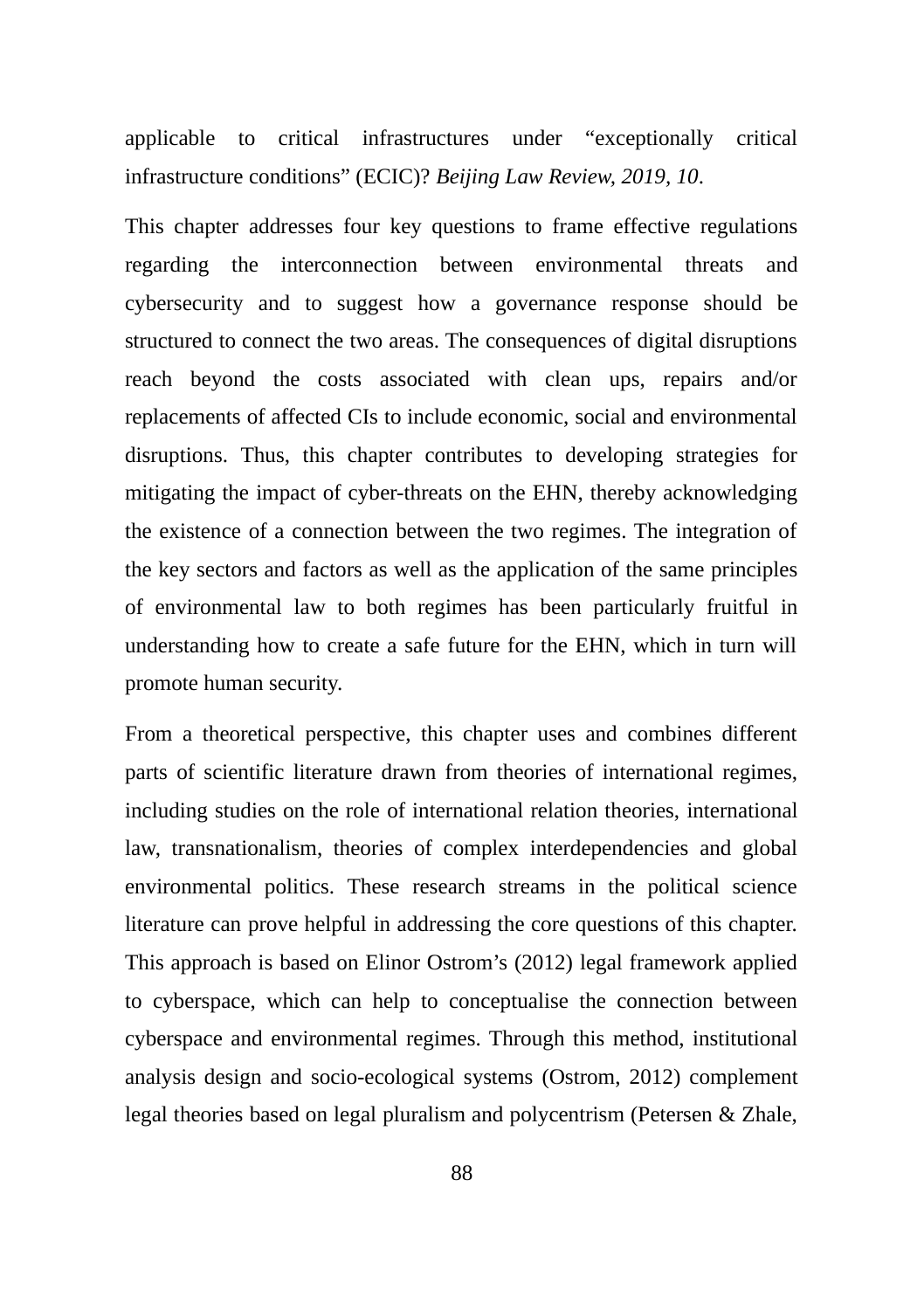Arnaud, 1995). This chapter is based on a theoretical framework that is operationalised through the concept of exceptionally critical infrastructure conditions (ECICs) and CIs in the energy system using a multilevel context (global and regional) without neglecting the domestic dimension of sources of law and policies in Norway and Sweden.

From a methodological perspective, this study uses process tracing; legal analysis of both hard and soft law including legal acts, treaty provisions, policy reports and diplomatic speeches; and comparative analysis between different sources of law and policies analysed with a multilevel approach as method of assessment. In addition, the approach was interdisciplinary, combining law and political science to explore which international legal framework would be most applicable to addressing cyberthreats to CIs if environmental law did not prove useful. An example is the case of cyberthreats to CIs in the energy sector of the EHN, which inspired the suggested regime formation processes to achieve effectiveness in terms of environmental protection and security goal achievements

# **5.3 Conceptualising and governing the linkage between environmental governance and cybersecurity**

This chapter conceptualises the linkage between environmental governance and cybersecurity by addressing the core guiding questions of this research. The first two core questions address the linkage between climate change, environmental threats and cybersecurity in the EHN and how the interconnectedness of environmental threats and cybersecurity can be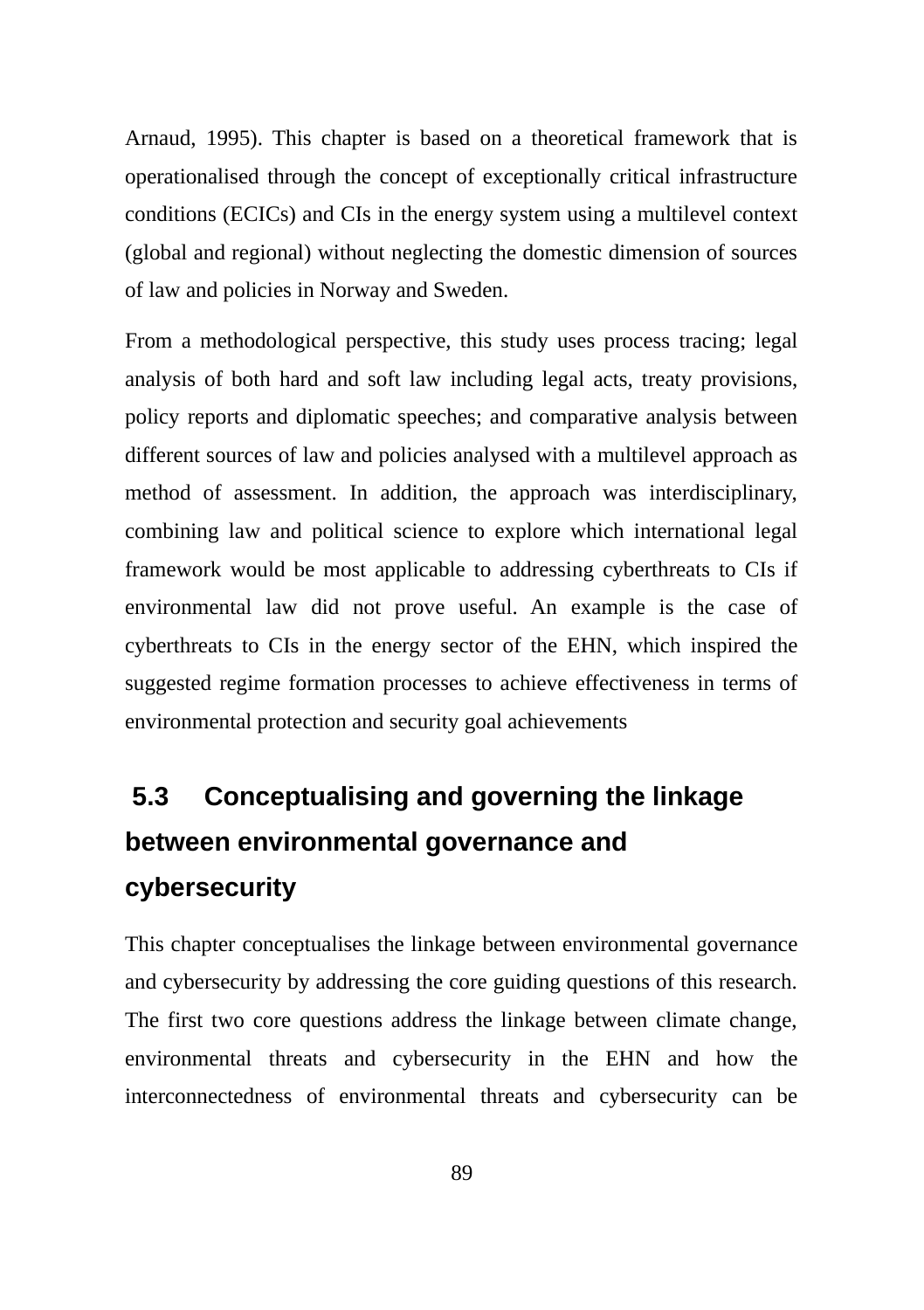identified, managed and regulated. These questions include aspects of governance for cybersecurity and cyber resilience in the EHN. This research was conducted based on 1) the concept of ECICs and the law in the EHN; 2) the nexus between climate change, environmental threats and cyberthreats in a multi-regulatory, contextual, sustainable global approach with Sweden as a case study; and 3) the most appropriate framework for addressing cyberthreats and the harsh environment in the EHN.

#### **5.3.1 Concept of ECICs and the law in the EHN**

To our knowledge, no one in the field of cybersecurity and climate change has suggested that cybersecurity is an important tool for economic development, but at the same time, the target of cyberthreats to CI, which in the Arctic EHN become extra critical given the harsh environmental conditions and vast distances. Given this extra-criticality due to the environmental conditions, especially the impact of climate change (Cassotta & Sidortsov, 2019), this chapter argues that CIs under ECICs are forged by climate change (such as flooding; rising sea levels; and interruption of maritime routes, electricity and communications), especially in the energy sector due to its increased exposure to environmental threats and its connection with major military and civilian installations. This chapter uses Norway as an example, arguing that if Norway's energy assets were attacked by Russia or another country, if its communications were interrupted or if an oil spill occurred, these would be extra critical because vessels would be put in distress, communications jeopardised and rescue operations made more difficult. This implies the need to create a plan at the intersection between cyberspace and harsh environmental conditions. In this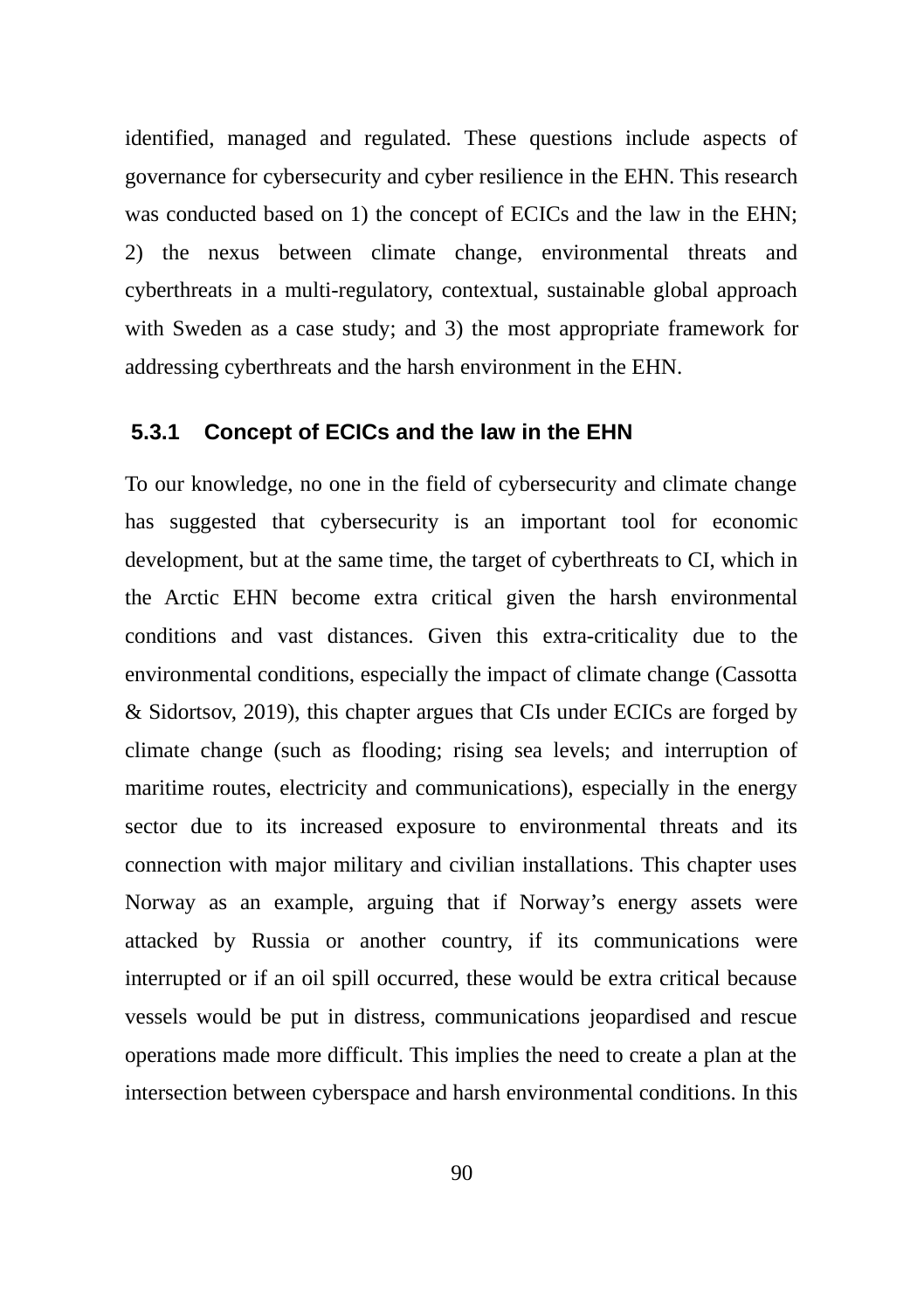new way of thinking, the environment, cybersecurity and CIs interact with social and human security determinants. Cybersecurity needs to be reconceptualised from a green perspective that links it to environmental considerations to ensuring sustainability regarding both environmental and human security issues as well as a healthy, stable global ecosystem (Shackelford, 2016). CIs under ECICs need special legal protections due to the cascading effect, which is an effect that increases dependencies among CIs, which could trigger cascading failures and multi-sectorial collapses (Van Eeten, 2011). Given that climate change is hitting the Arctic harder than any other region of the world, and that the effects will be reflected in the rest of our planet (Intergovernmental Panel on Climate Change, 2007), the significance of the cascading effect is amplified, especially for the category of events with low probability and high consequences. We found that although it is possible to map which legislations are potentially applicable for protecting CIs against cyberthreats,<sup>[1](#page-7-0)</sup> many researchers feel that the applicable legislations are fragmented (Hathaway et al., 2012; Radzziwill, 2007; Schmitt, 2017; Tsoagourias & Buchan, 2016). Findings from our study have shown that no treaties or regional agreements based on sustainable protection of CIs under ECICs exist in the Arctic. Such a legal framework is necessary because CIs in the Arctic are crucial for economic, military and security issues and are strictly interconnected with the concept of human security, as explained previously.

<span id="page-7-0"></span><sup>1</sup> Legislation applicable to protection against cyberthreats include *jus ad bellum* laws (such as the Law of Armed Conflict), the Charter of the United Nations, space law, laws of state responsibility, international humanitarian laws, international criminal laws, international laws applicable to terrorism, human rights laws, internet laws or the law of the sea (such as the United Nations Convention on the Law of the Sea).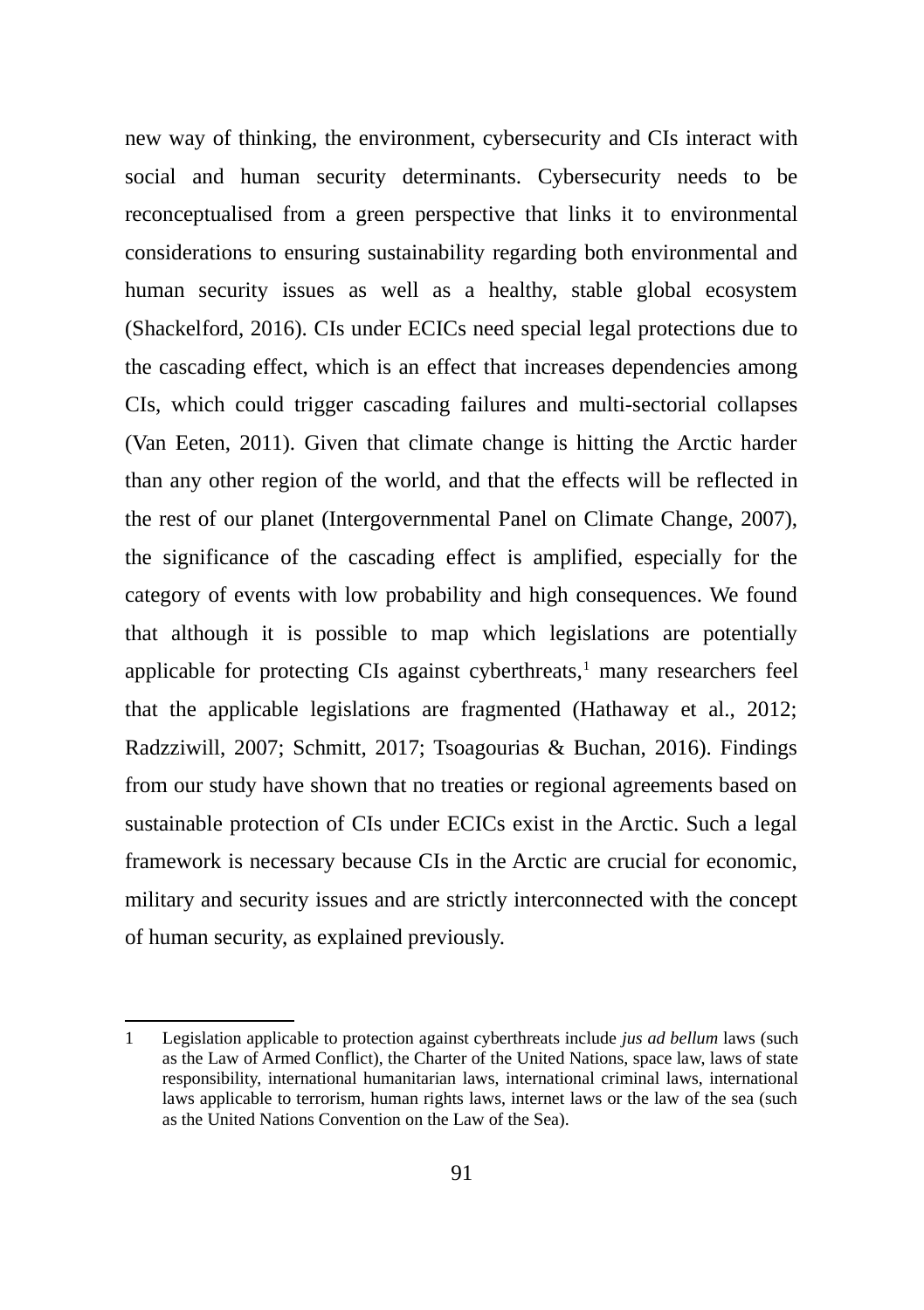These CIs host many data hubs, and significant energy resources depend on digitalisation, the internet and computer commands. Disruptions due to climate change impacts, such as flooding, ice, nuclear radiation or other climate disasters, require new proactive responses and methodologies. Frequent climate changes (storms, cyclones, rising sea levels, water scarcity, drought, heat waves and warmer temperatures) can threaten nuclear power plants and their infrastructure.

In addition, research has shown that sustainability fails when CIs under ECICs are not protected. Sustainable development is defined in the report Our Common Future (also known as the Brundtland Report) as 'development that meets the needs of the present without compromising the ability of future generations to meet their own needs' (World Commission on Environment and Development, 1983). International practices and doctrines on sustainable development are also applicable to cyberspace (Shackelford, 2016). Important principles of environmental law that are linked to the concept of sustainable development include the polluter-pays principle, the precautionary principle and the principle of prevention. Both the concept of sustainable development and environmental law principles can offer research areas in which to analyse the cybersecurity of CIs exposed to climate conditions. The connection between sustainability and cybersecurity is based on the need for social and economic progress and sustainable development in civil society.

In the management of cyberthreats, both the public and private sectors should be involved in managing the interests of stakeholders. The private sector is often faced with managing cyberthreats as part of an effort to build trust with different groups through business activities such as joint ventures,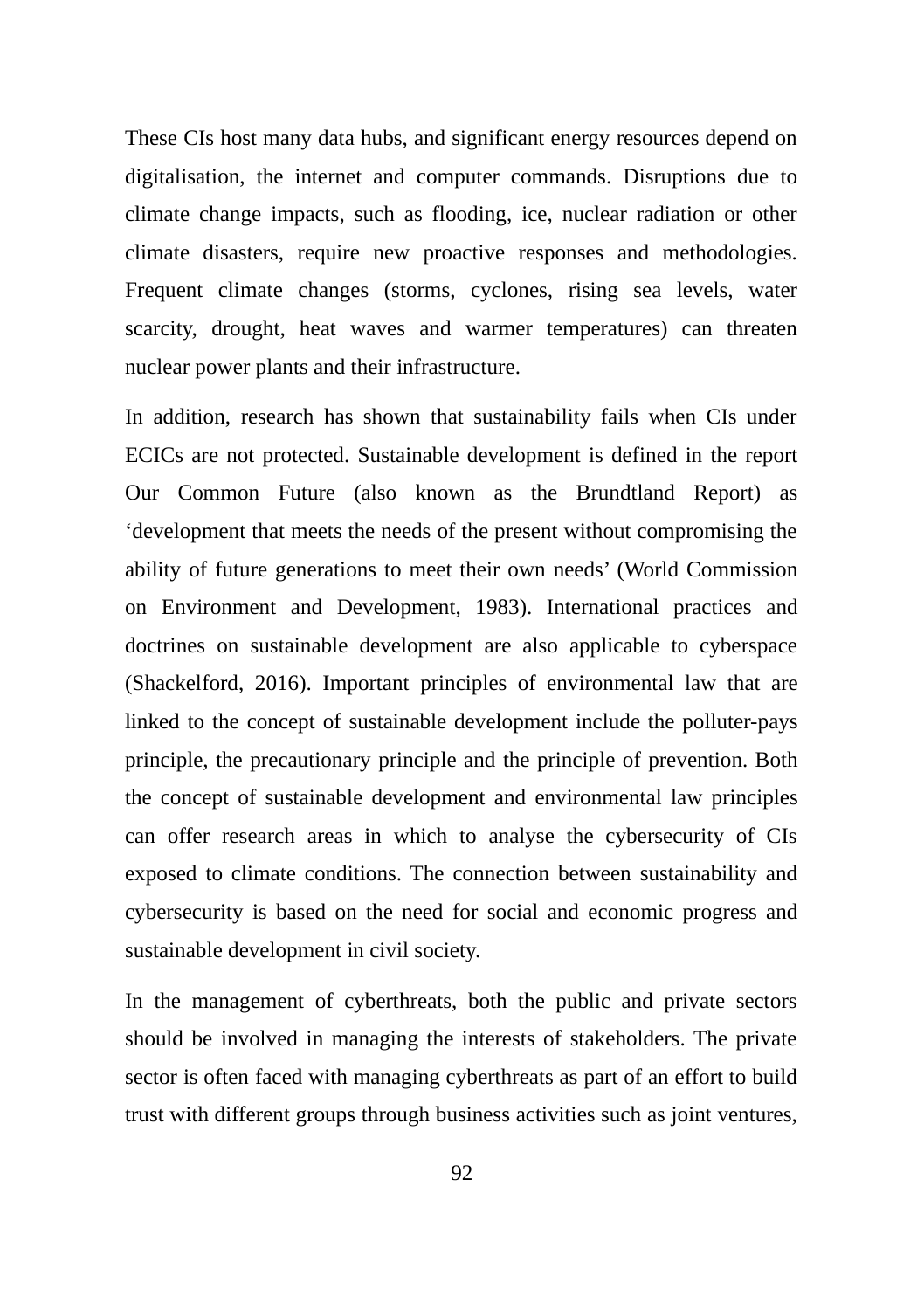mixed agreement, hybrid business practices or corporate social responsibility practices (Shackelford 2016). In this context, trust is defined as confidence that a computer system will behave as expected. Cyberthreats to CIs can be managed by utilising cybersecurity's best available practices and technologies while expanding internet access. Consensus standards are often necessary to harmonise an industry's best practices, for example, providing flexible and cost-effective approaches to enhancing cybersecurity measures that assist owners and operators of CIs with assessing and managing risks. In cases where sustainable business practices are equipped to deal with issues of trust, cybersecurity and cyber peace can offer business models on which to grow business practices. This chapter argues that CIs under ECICs require a new paradigm of sustainable climate cybersecurity that relies on the intention to protect CIs through environmental laws and sustainability. Sustainability fails if the linkage between CIs and ECICs is not governed through laws (Cassotta & Sidortsov, 2019).

# **5.3.2 Nexus between climate change, environmental threats and cyberthreats in a multi-regulatory, contextual, sustainable global approach with Sweden as a case study**

Studies have been conducted with the precise aim of drawing a parallel between environmental regulations, the cyberspace and cybersecurity systems. Many aspects of the cybersecurity system are unknown and highly fragmented (Hathaway, 2012; Radzziwill, 2007; Schmitt, 2017; Tsoagourias & Buchan, 2016). A study of Swedish cyber strategy in relation to the environmental regime is being conducted in order to better understand how to improve the effectiveness of the complex cyber regime from a contextual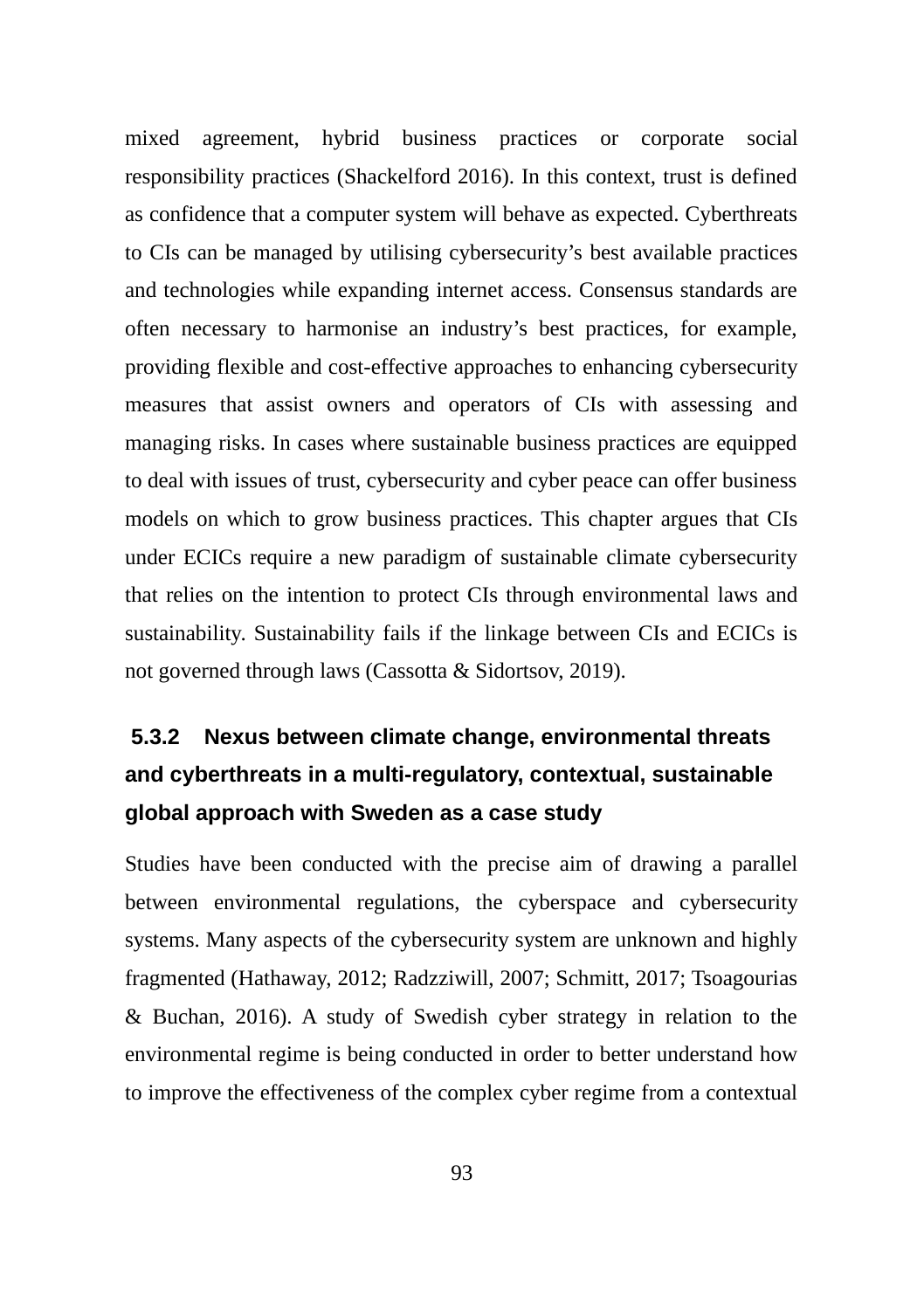perspective. One way to better understand cybersecurity systems is through an interdisciplinary study of how best to coordinate these systems, thus making both cyber law and policy more effective. This study will provide evidence on how to take inspiration from a regime system (environmental law or, more concretely, the environmental liability framework) and use it as a source of inspiration to understand and shape the formation of another system in another area, namely cybersecurity.

The methodology consists of choosing and applying key aspects of environmental law (such as concepts and principles) and comparing them with similar key aspects of cybersecurity. To make this comparison, multilevel governance will be applied by analysing the sources of law and policy existing at global, regional and national/local levels in order to understand the interactions between these different levels.

The analytical task for this research consists of choosing focal points from the environmental liability system that are similar and comparable to those of the cyber framework. This study has highlighted the difficulty of identifying the party responsible for environmental damage. In cases of diffuse pollution due to climate change effects, it is very difficult to identify the potential polluter and cause of the damage. The same can be said for cyber damages, as often it is impossible to identify the source of the cyber threat. This study concentrates on three focal points: 1) Who is responsible?, 2) How is risk managed? and 3) How is international cooperation organised? Other issues, such as liability, leadership and insurance (for example, whether the cyber system is encountering the same difficulties as the environmental system when it comes to the conceptualisation of insurance), has been treated.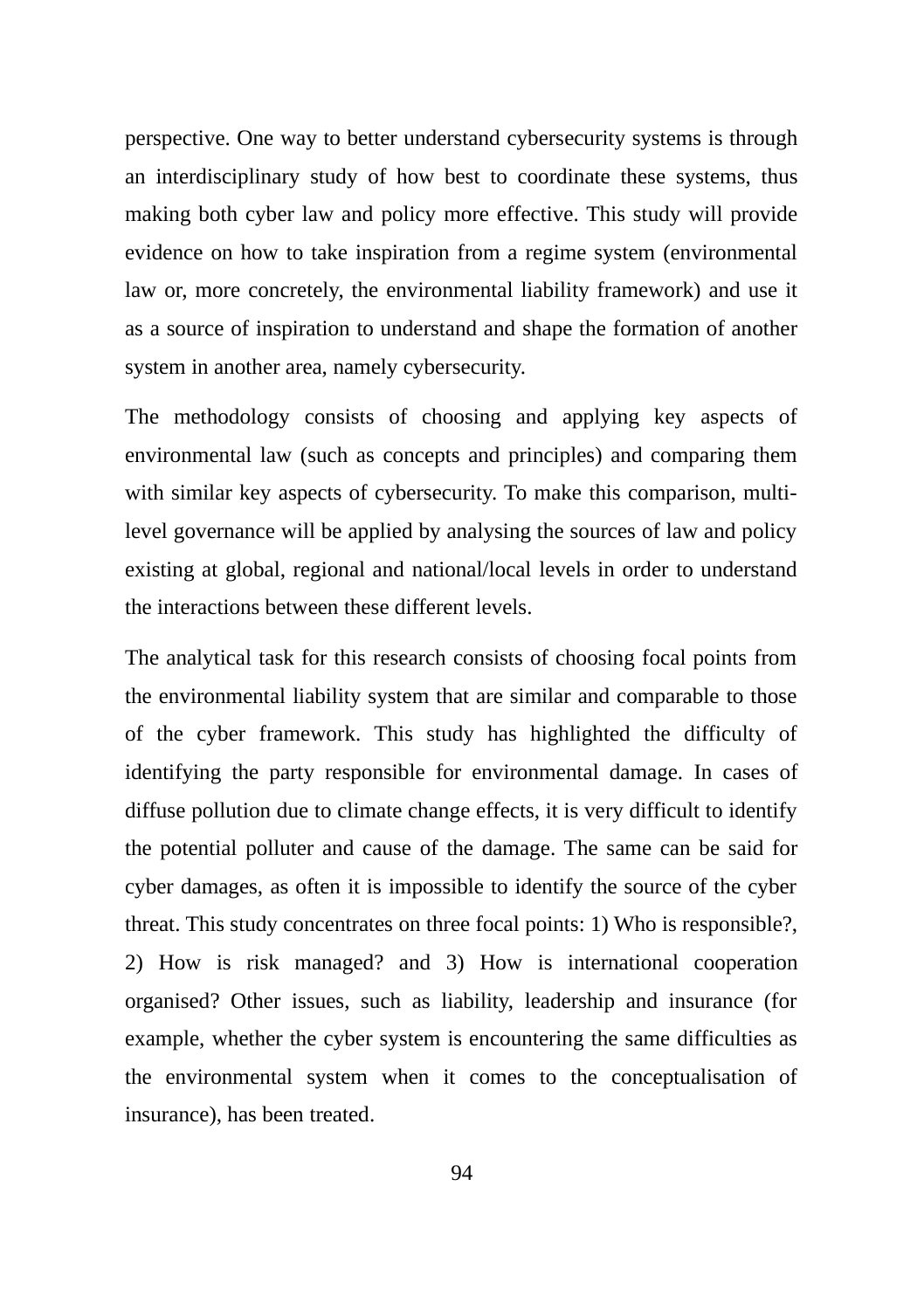# **5.3.3 Best framework for addressing cyberthreats and the harsh environment in the EHN**

This study highlights that economic development opportunities in the EHN are accompanied by the danger of cyberthreats, especially to CIs. Building on this, this study will develop the concepts of ECIC and law in the EHN from the previously discussed article (Section 4.3.2). This study will build upon the previous concept of ECICs with the addition of new ideas; for example, a new condition of extra criticality should also include human security concerns to avoid human disasters. CIs pertaining to the energy sector are especially relevant in the EHN in terms of cyber threats since these CIs are more exposed to environmental threats. This sector is in large part dependent on digitalisation, the internet and demands of computers. The digitalisation of CIs can face interference from cyberthreats and climatic conditions, such as ice and natural disasters. Thus, new methodologies of assessment and effective legal frameworks are needed to protect these CIs. Through this, the concept of human security will evolve from merely physical security based on concrete impacts to virtual or intangible human security existing in cyberspace. This implies that society must be protected by rules regulating these new kinds of human security risks. Society's growing dependence on CIs and systems has resulted in a new class of security threats. Because cyberthreats can come from anywhere in the world and their sources are difficult to pinpoint, an examination of the CIs under ECICs requires a comprehensive analysis of the existing sources of law and policy at the national (including local), regional and international levels to observe how pluralistic systems of legal and political sources could apply and interact with complementary legal and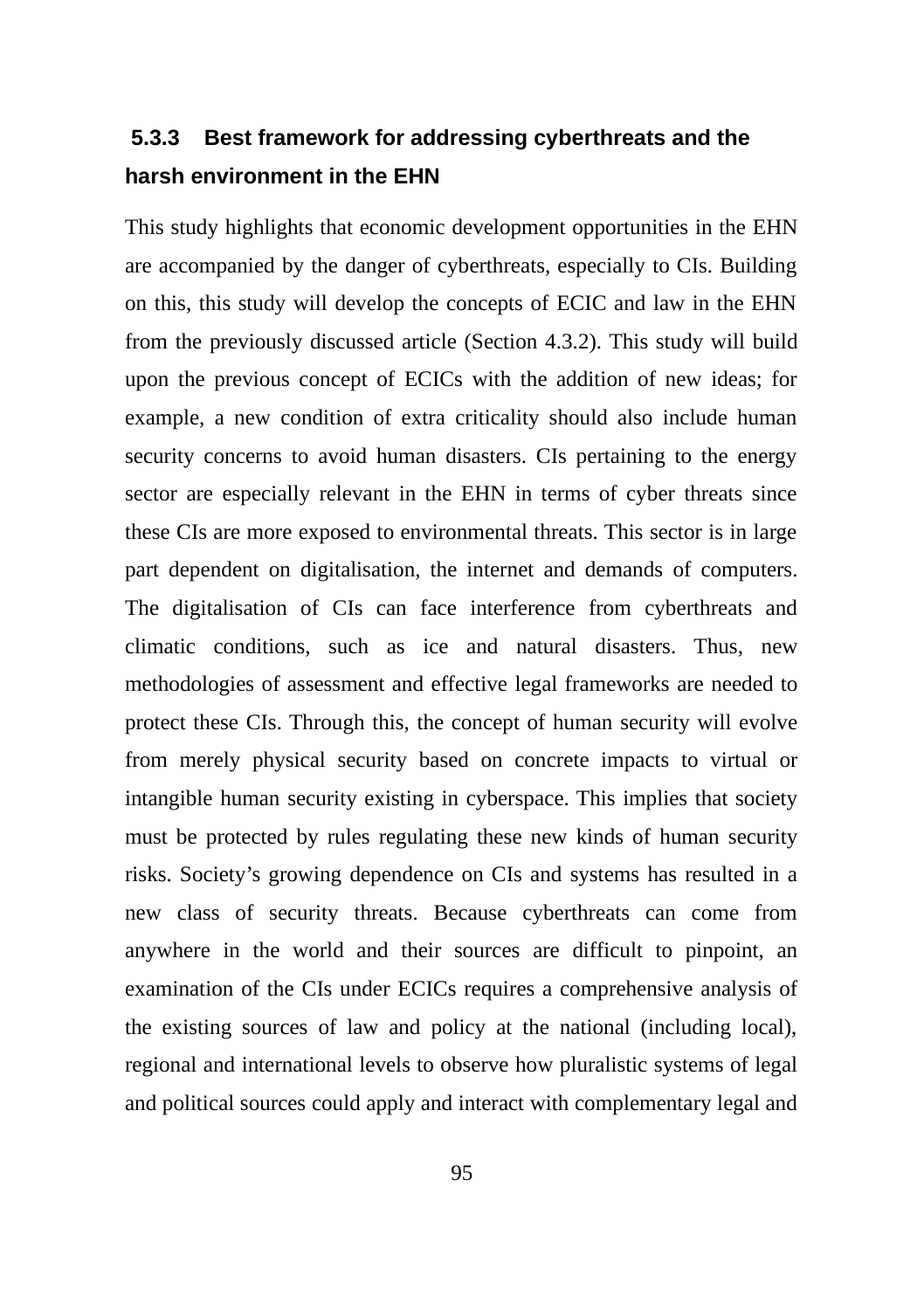non-legal tools. In this study, Norway represents the domestic level (which includes the local dimension), the European Union (EU) represents the regional level and several selected treaties represent the international level.The concept of ECICs is based on recent definitions of criticality in Norway, especially those found in the recent Norwegian approach, which consists of a collection of reports, laws and strategies (DSB, 2014, pp. 183- 202; DSB, 2017; Forsvarsdepartementet, 2016; Kommunal-og moderniseringsdepartement, 2015; The Ministry of Government Administration, Reform and Church Affairs, 2013; The Nordic Page, 24 March 2015).

Norway represents a good case study for a global-local approach and a possible source of inspiration for future agreements, strategies and management of the Arctic areas of the EHN. Svalbard has been chosen as a sub-case of the global-local approach, representing the local dimension. The reason for adopting the Norwegian model is because this model takes into account vulnerabilities and locations of CIs (particularly in relation to harsh environmental conditions). Svalbard demonstrates that most of the potential threats mentioned in the national risk assessment are valid in the Arctic. However, some specific issues can make CIs in the Arctic area more vulnerable, most notably the long distances and harsh winter conditions. In general, the overall strategy of Svalbard is to identify the bottlenecks and locate and enhance redundant systems to overcome natural, technological and man-made threats.

Norway is a relevant case study area because of its focus on information security, protective security, vulnerabilities and locations of critical information systems equipment and their relation to weather conditions.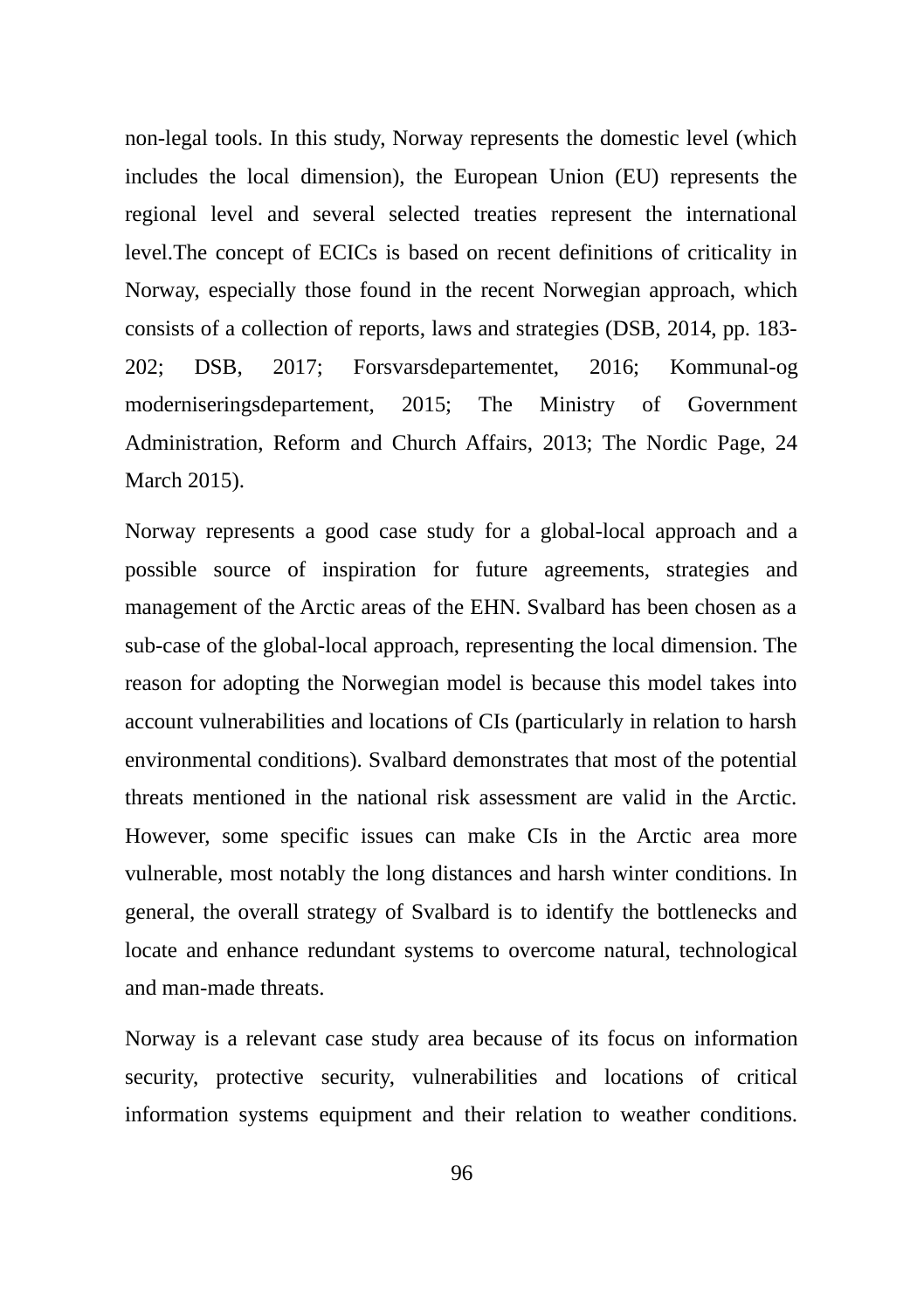Norway can be used as a model for designing a legal framework to protect CIs in the energy sector against cyberthreats and as a source of inspiration for the drafting of future agreements in the Arctic and in the EHN area because it combines sources of law and policy in an integrative manner. This also demonstrates that the applicability of international law and regional law dealing with cyberthreats to CIs cannot be isolated from domestic and local dimensions. Interaction between different levels of governance is a must.

What is particularly interesting about the Norwegian case study is the how the country conducts risk assessments and focuses on information security. Norwegian law includes sections on identification and sensitive information (information that might damage installations or affect the power supply, such as vulnerabilities or location; Cassotta et al., 2019). The Norwegian approach is based on four principles that are relevant for this analysis: 1) the responsibility principle, which implies that an agency that is responsible for a sector or an issue under normal circumstances is also responsible for handling extraordinary events; 2) the equality principle, which states that the normal daily organisation structure should be maintained (as much as possible) during extraordinary events; 3) the subsidiarity principle, which explains that extraordinary events should be handled at a lower level if possible; and 4) the cooperation principle, wherein each authority, function or agency must take responsibility for organising the best possible cooperation with all relevant actors for the prevention of, preparedness for and response to extraordinary events.

The Norwegian approach also includes a specific and inspiring cybersecurity response framework. All these mentioned components of the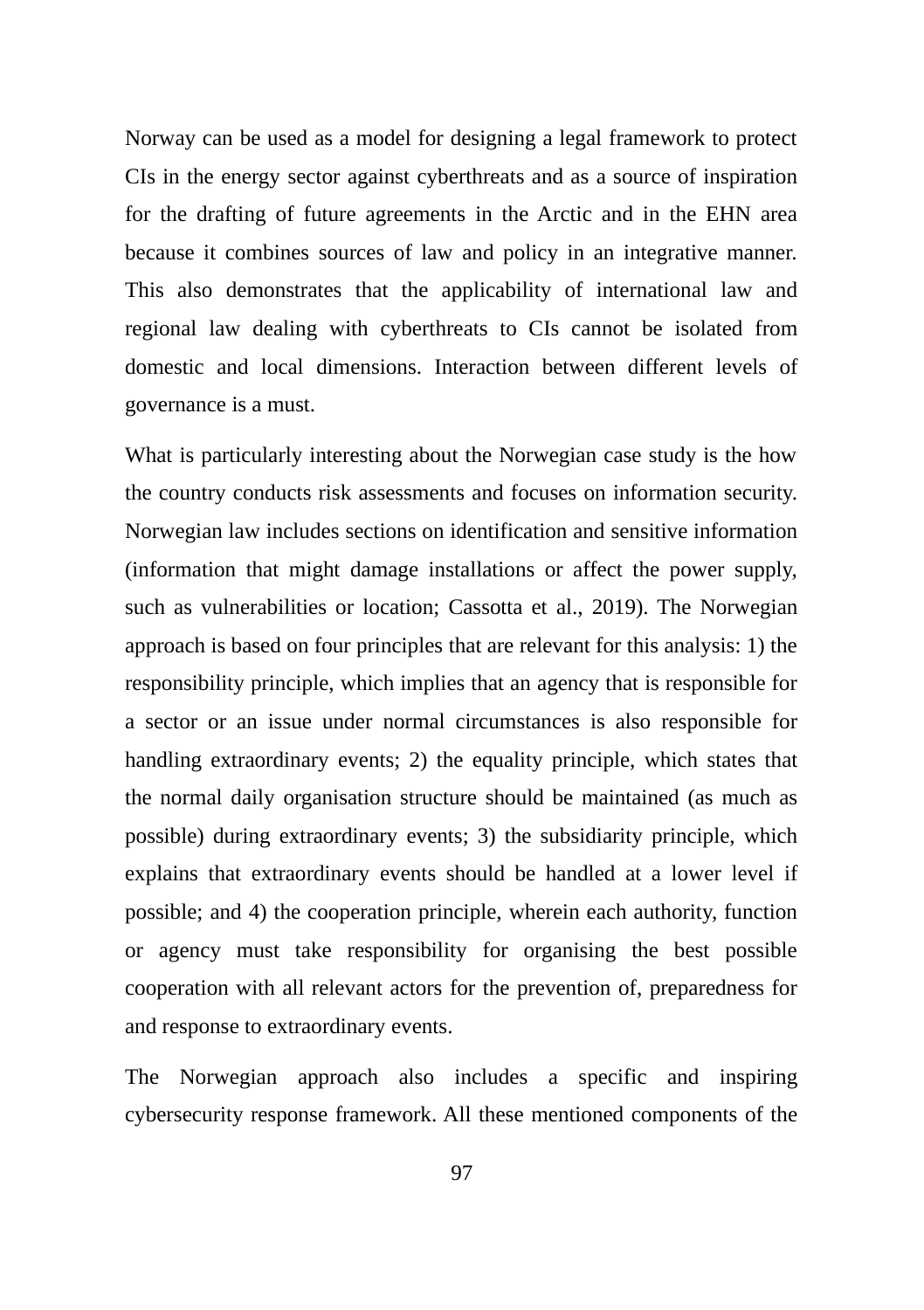Norwegian model are lacking in other regional levels, such as at the EU and international levels. According to the Norwegian perspective, even though it could be argued that the Arctic is much less critical in terms of danger exposure to cyber threats due to its smaller population, there is less redundancy and longer distances in some areas at times cold weather that can justify this concept. While the consequences may be small in terms of the number of victims, they can be enormous in terms of severity.

The existence of ECICs is also supported by the cascading effects of CIs and general climatic cascading effects, which are not linked to cybersecurity and CIs but rather to the peculiar geographical location of the Arctic (Intergovernmental Panel on Climate Change, 2017). The authors of this study have advocated that these two types of cascading effects act cumulatively and interact.

The first cascading effect of CIs explains that increasing dependencies on CIs could trigger cascading failures and multi-sectorial collapse (Van Eeten, 2011). This cascading effect belongs to the category of events with low probability and high consequence. The potential of a domino effect is undeniable. Organisational and state involvement is not clear or easy, and states do not actually know how to deal with cascading effects (Van Eeten, 2011).

The second cascading effect of CIs is defined in this research as the climatic cascading effect of the Arctic. According to this condition of the climatic cascading effect, the Arctic is the thermic regulator for the entire planet, and thus events that occur there will not remain isolated to that region. For example, if an oil spill or nuclear explosion were to occur in this region, it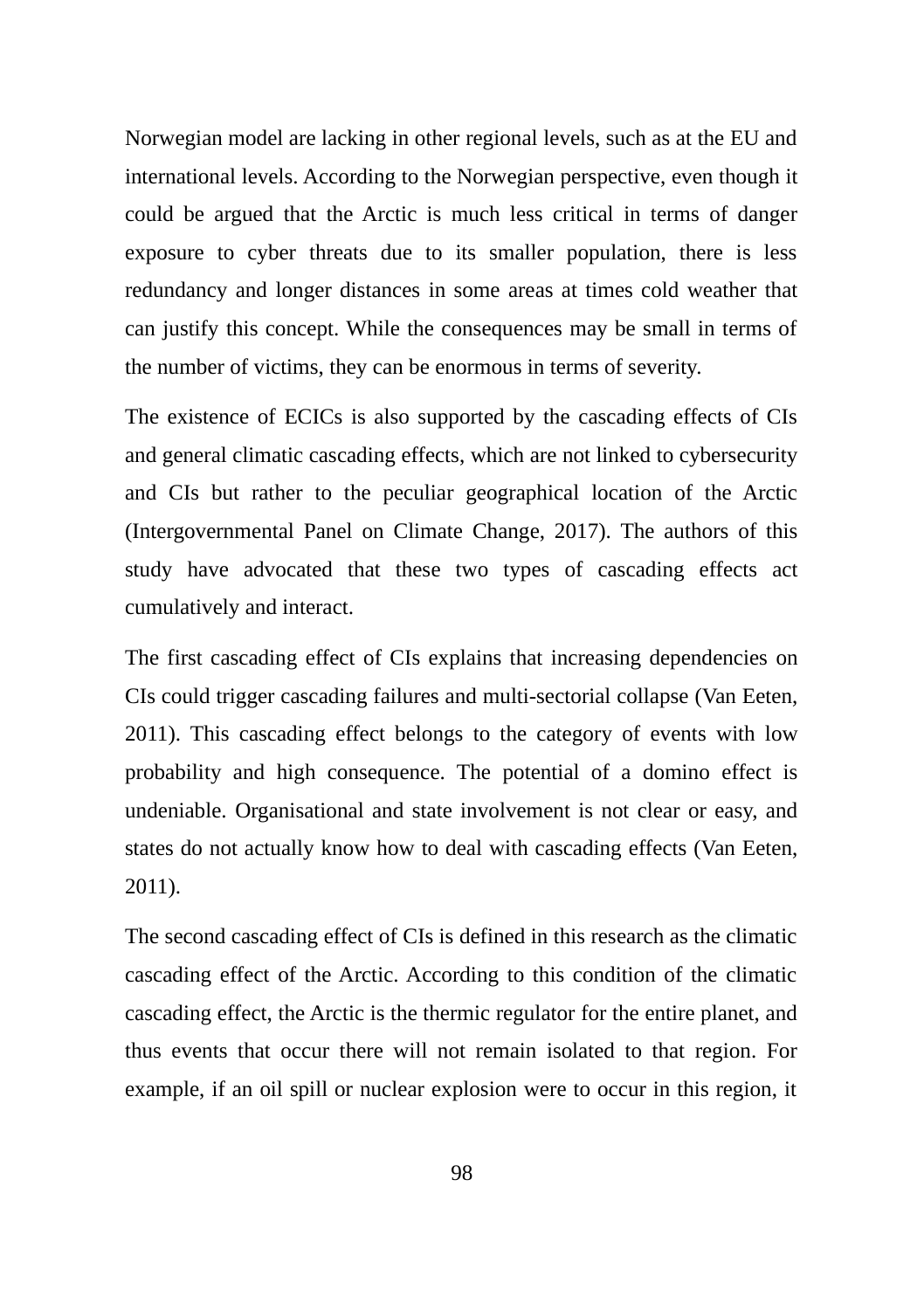would have enormous repercussions for the rest of the planet (Cassotta & Goodsite, 2013). This is enough to justify the need for extraordinary legal and political measures to protect CIs in the Arctic.

The impact of this second cascading effect could not only affect the cultural heritage of the indigenous rural populations in this area, thus contributing to jeopardising their survival and leading to their extinction, but also the extinction of humankind in the rest of the world due to the critical position of the Arctic. This is why environmental governance and cybersecurity for CIs in the energy sector within the Arctic EHN must be linked to and incorporated with the concept of human security (Cassotta et al., 2019).

In the EHN region, the procurement of natural resources is being increasingly managed through cyber control. Outlining the identification of a possible regulatory framework for this technology is important not only in terms of national legislation but also in view of this local, regional and international network.

An examination of the laws governing cyberthreats to CIs under ECICs is also important for practical experts and policymakers in the field of international security by contributing to the concept of human security. This research has therefore mapped the legal and political framework protecting CIs in the EHN using Norway as a case study because this country is highly dependent on both cyber technology and CIs, such as offshore industries. Digitalised offshore activities are very relevant in Norway since this country is highly dependent on these operations, especially transportation, aquaculture and fish farming.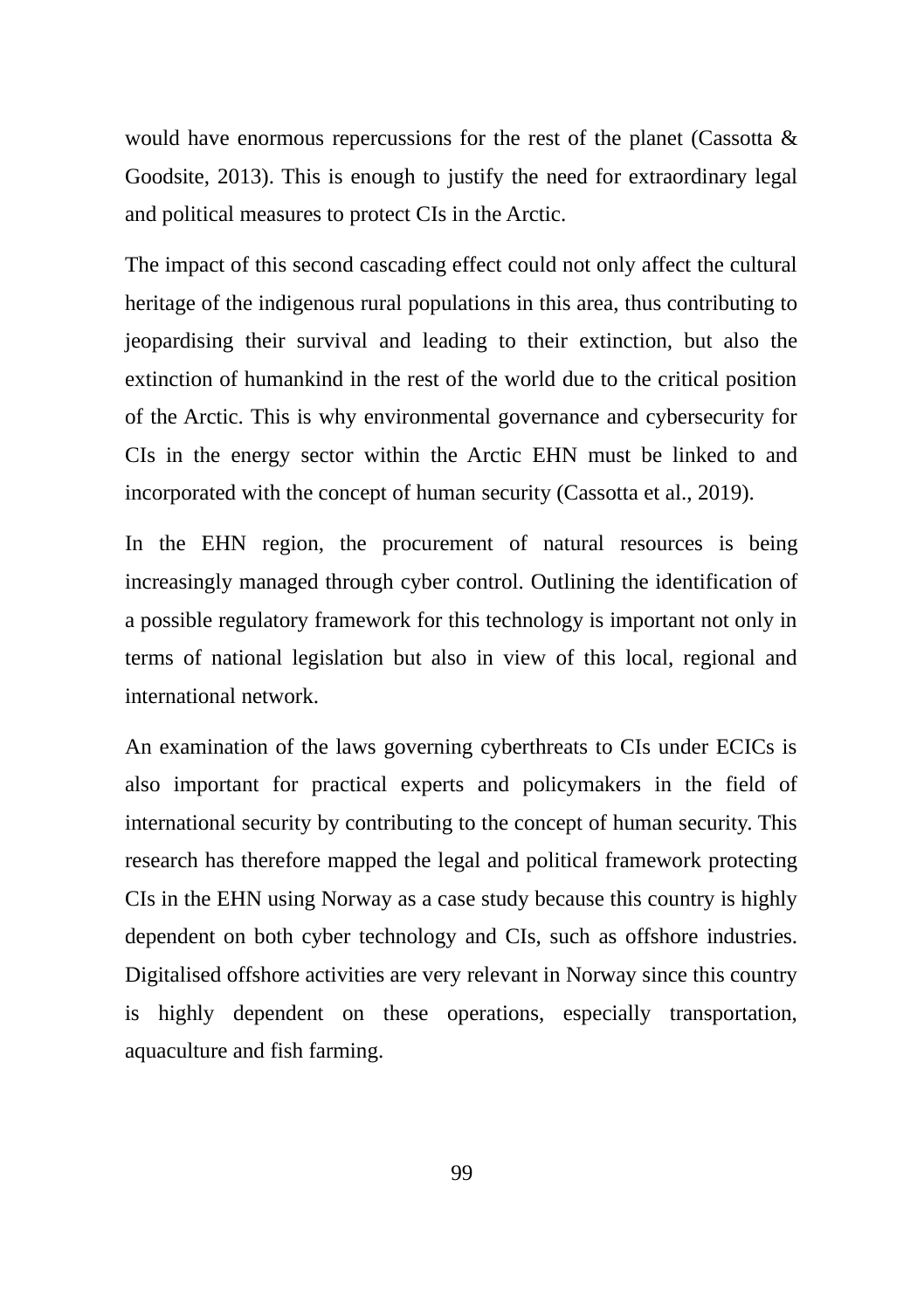At the regional level, EU law provides significant potential for covering and protecting CIs in the EHN, denoting the existence of a complex cybersecurity regime that is not yet consolidated. However, from this analysis, it can be deduced that the current cybersecurity regime, including issues of cyberthreats and cyberattacks to CIs under ECICs in the EHN, is not yet a consolidated regime but rather a complex process that requires further development. The mapping of related legal and political frameworks in this research has helped to establish a foundation for how a framework against cyberthreats and cyberattacks to CIs under ECICs in the EHN should be developed through combining different levels of governance.

This therefore leads to the following research question: based on a human security focus, in the case of cyberthreats to CIs under ECICs in the EHN, what recommendations can be made to improve international and regional laws? Thus, not only does an analytical overview of the many international accords operating in different areas of law need to be undertaken, but domestic mechanisms must also be considered. Hence, our study shows that it is possible to use a human security focus in the case of cyberthreats to CIs under ECICs in the EHN, and it details how such an assessment can provide recommendations to improve international and regional law. In order to assess the possibility of refitting existing legal and non-legal instruments to fill the gap in international and regional law as well as address the research questions of the study, this research has formulated two main assumptions. The first assumption is that the Norwegian model could represent a legal and policy framework to improve the applicability of international and regional law for designing proactive legal mechanisms to achieve human security goals in a pluralistic context. The second assumption is that the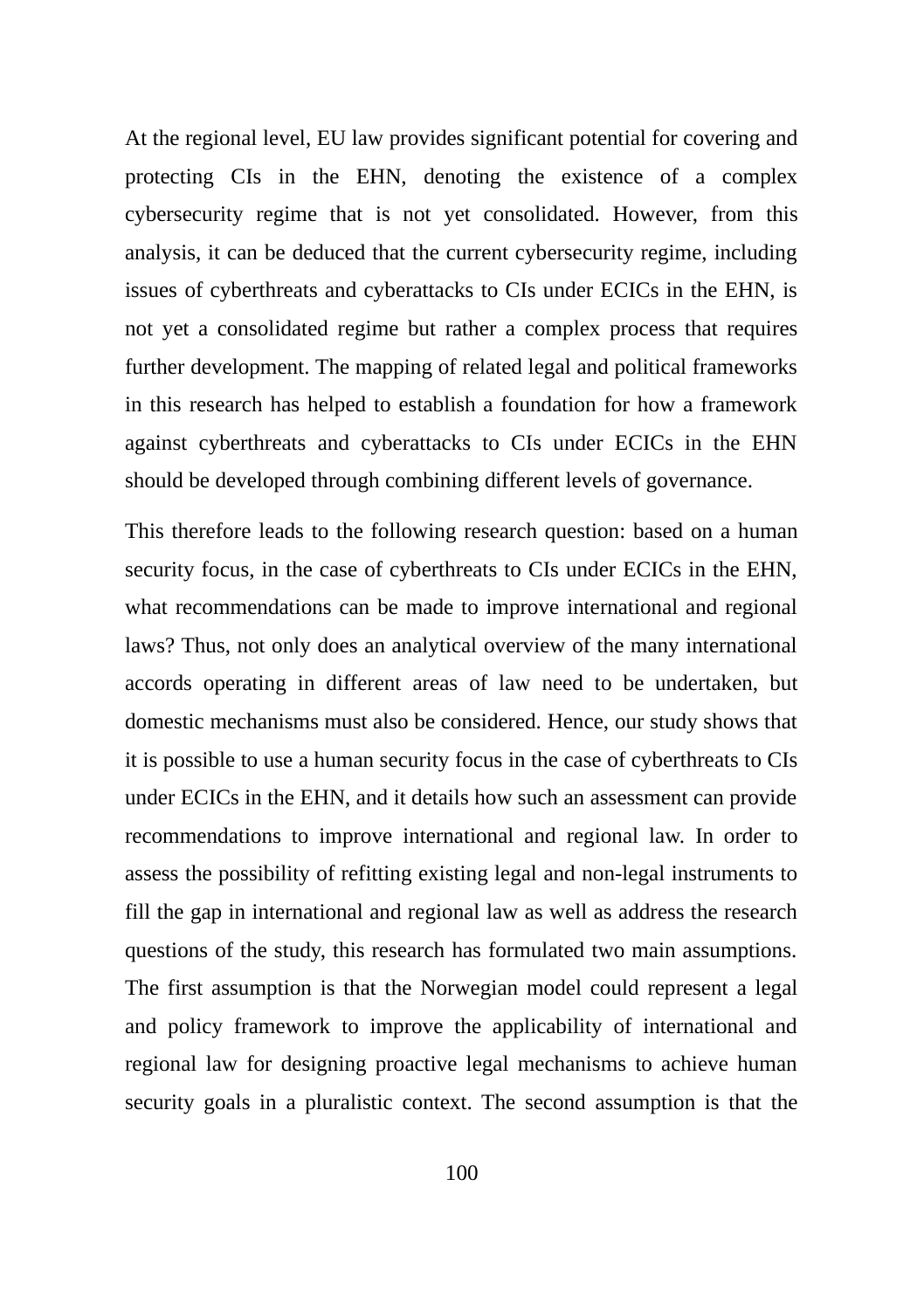Norwegian model should be combined with a pluralistic and polycentric patchwork of governance – such as standards, strategic tools, risk assessment approaches and a backdrop of cooperation and coordination at the geopolitical level – in order to enhance the applicability of international and regional law.

The issue of cyberattacks to CIs under ECICs in the EHN is supported in this chapter by a discussion of scientific publications coauthored with specialists in these sectors (CIs and energy infrastructures), which provides an opportunity to expand the notion of human security. However, the issue of possible cyber-attacks to CIs exposed to environmental threats could also be perceived negatively as a disrupter to Arctic collaboration and coordination. This leads to the question of how this coordination can be reconciled with the activities of relevant international organisations, such as the North Atlantic Treaty Organization (NATO) and the EU. It is important to remember that two of the EHN countries, Finland and Sweden, are not part of NATO, and Norway is not a member of the EU (although it is a member of the European Economic Agreement and thus covered by EU legislation on cybersecurity).

The role of NATO is particularly interesting compared to other Arctic regional institutions with non-existent or weak roles in the enactment of legislation. These regional institutions (such as the Arctic Council, Barents Europe Arctic Council, Barents Regional Council and Nordic Council of Ministers) cannot competently deal with cybersecurity or security issues, nor can they govern the nexus between environmental governance, CIs, the energy sector and cybersecurity under ECICs. More important is that NATO is the only institution (compared to the other existing Arctic institutions)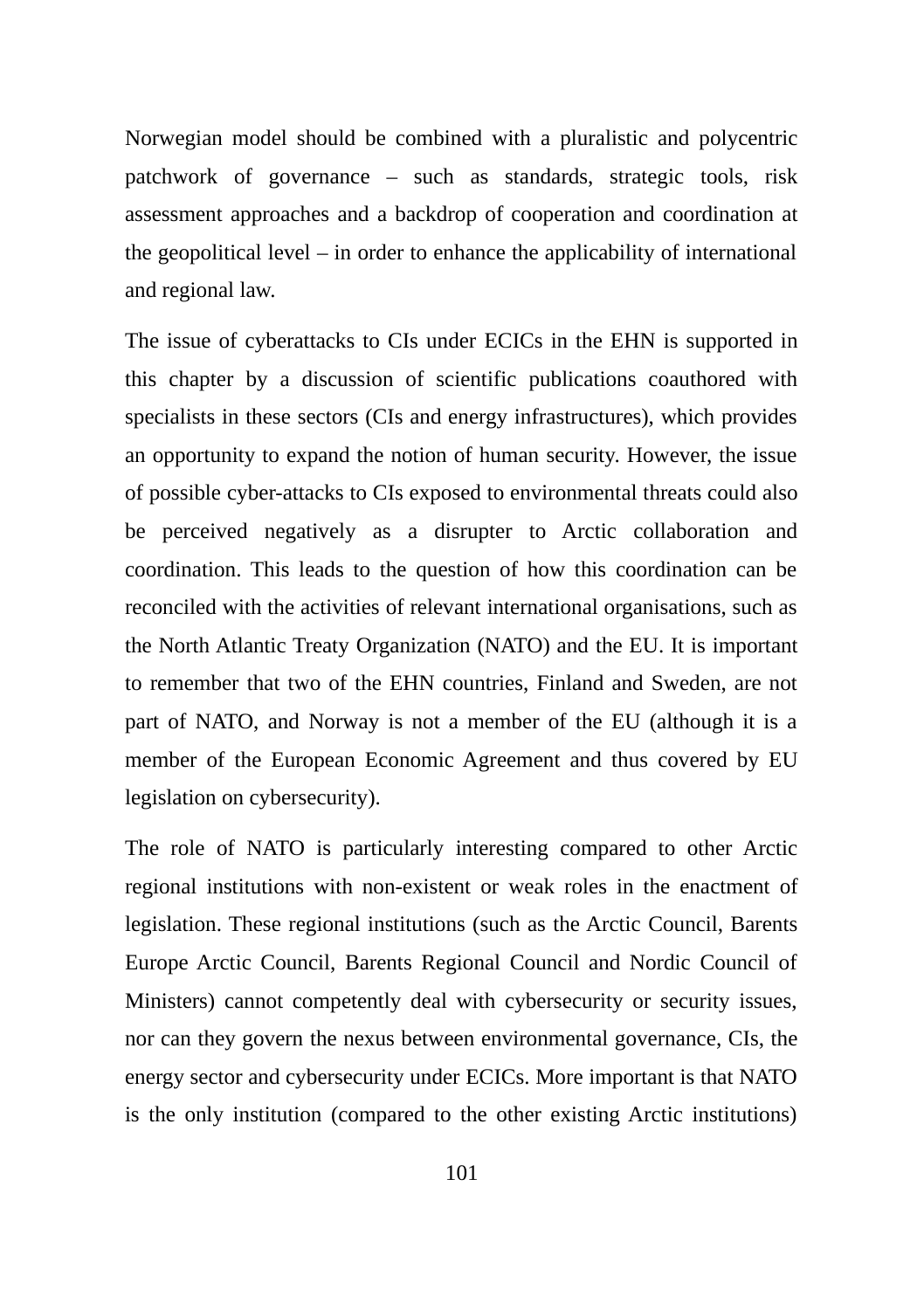that is dealing with the linkage between environmental governance, climate change and cybersecurity under ECICs through international cooperation. For example, one of these responses is to achieve resilience. In this context, approaches to risk assessment and resilience in the EHN (as defined by both civilian and military agencies) focus on system resilience, which is required for unknown and hybrid threats (Cassotta et al., 2019). According to NATO (2016), resilience and increased civil-military readiness are recognised as key goals for dealing with threats to digitalised CIs, including anthropogenic (cyberattacks) and environmental (space weather or other extreme weather events linked to climate change) threats.

# **5.4 Conclusion**

Currently, at the international, EU and national levels, there is a lack of uniformity in the laws protecting CIs. There is no regional or even global approach in terms of human security. However, a theoretical, applicable, regulatory framework could be applied.

It is found that existing international legal frameworks do not directly address cyberattacks because they were formed prior to the emergence of cyberspace, but they could still be used in the instance of such attacks. A satisfactory regulatory framework integrating law and policy should be uniform and homogeneous and should include the possibility to govern freedom from risks in order to design a law based on a precautionary and proactive rather than reactive approach.

In terms of governance, such a framework should not be based on a monistic vision of the sources of law but rather on a pluralistic and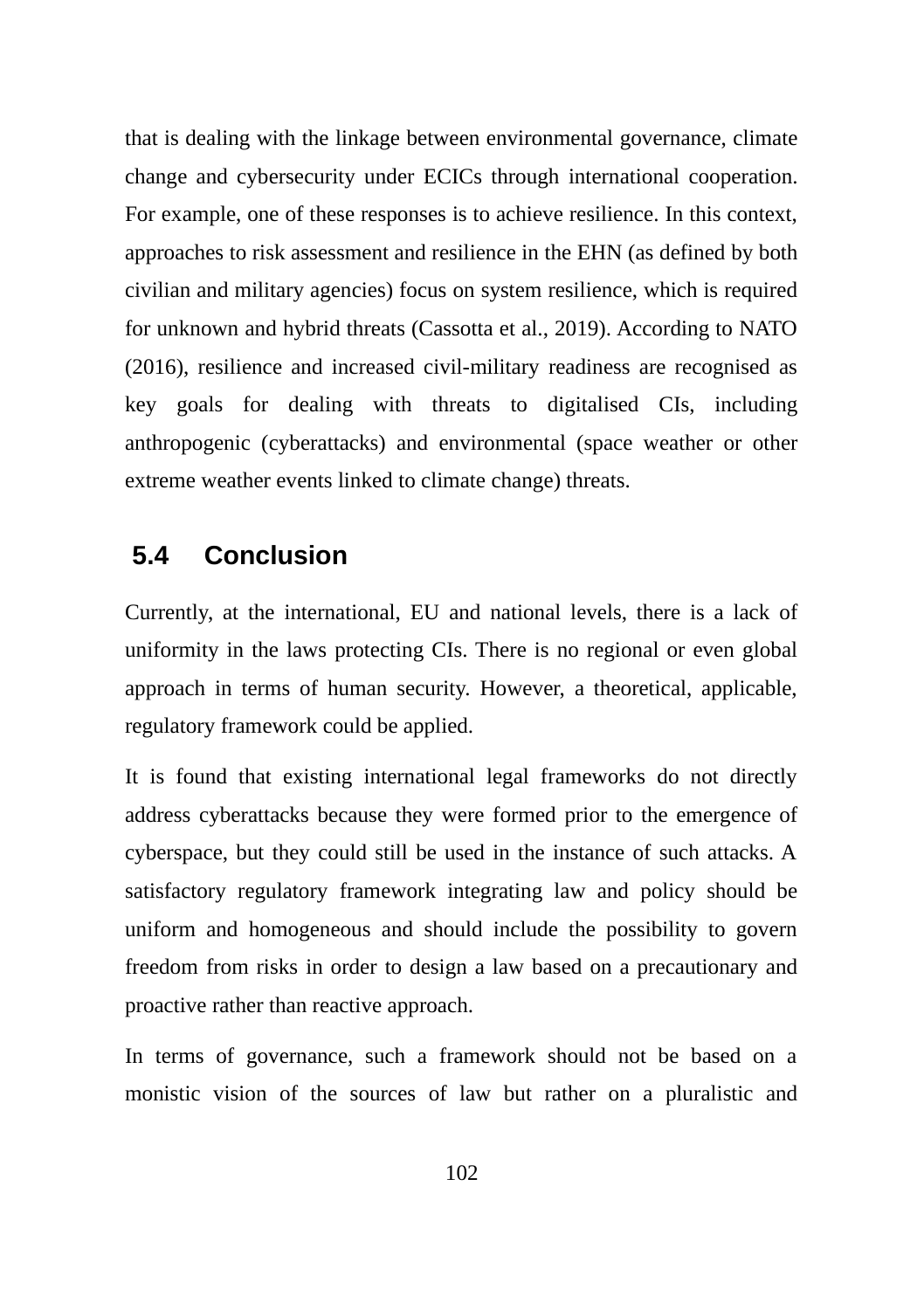polycentric vision, wherein sources of law and policy from both the public and private sector overlap and coexist. Thus, law and policy utilising different tools (such as standards, soft law and technical expertise) would coexist in a patchwork mix of instruments.

CIs under ECICs represent a crucial empirical opportunity to understand how to strategically design a patchwork palimpsest composed of a mix of different regulatory pluralistic instruments that will aid policy makers. The policy design should include freedom from hazards, freedom from fear (addressing the conflict of a humanitarian agenda), freedom from want (in the context of a human development agenda) and freedom of dignity (with reference to human rights, the rule of law and good/effective governance). In light of this pluralistic and polycentric perspective, this study examined the interactions, pros and cons of different categories of regulatory instrument mixes. This study emphasised that in the context of cyberrealpolitik, this mix of instruments is connected to collateral governance issues, such as environmental climate threats, international relations, public and private approaches to human security and standards.

## **References**

- Cassotta, S., et al. (2019). Cyber threats, harsh environment and the European High North (EHN) in a human security and multi-level regulatory dimension: Which framework applicable to critical infrastructures under "exceptionally critical infrastructure conditions" (ECIC)? *Beijing Law Review*, Special Issue 12-Law, Policy and Globalization, March 2019.
- Cassotta, S., & Goodsite, M. (2013). A regulatory multilevel and multidisciplinary contextual analysis of environmental impact assessment (EIA) relevant to Greenland: Offshore oil drilling and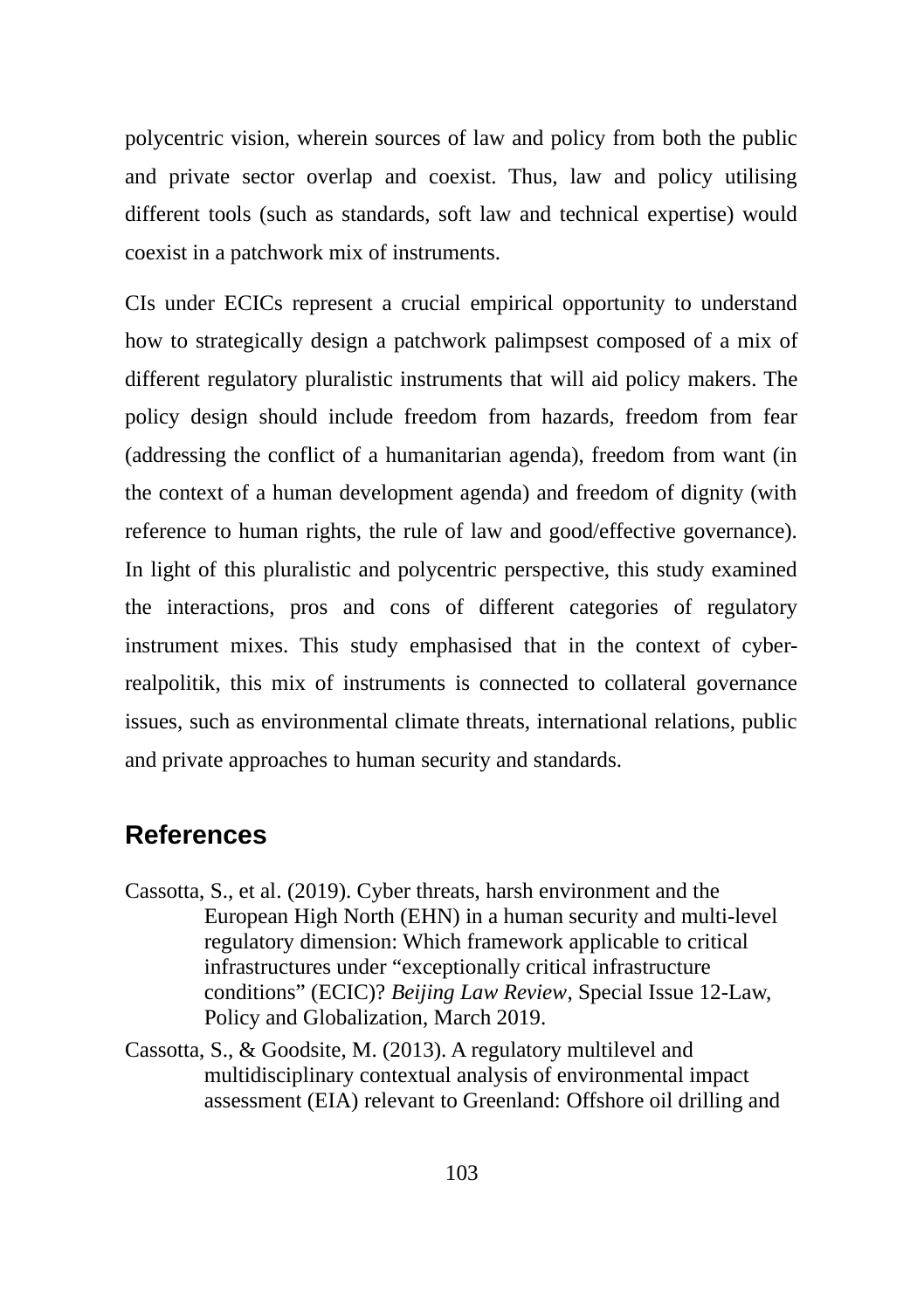the unperfected equation. *European Energy and Environmental Law Review*.

- Cassotta, S., & Sidortsov, R. (2019). Sustainable cybersecurity? Rethinking approaches to protecting energy infrastructure in the European High North. *Energy Research & Social Science*, 51, 129-133.
- DSB (2014). *National Risk Analysis. Oslo*: The Norwegian Directorate for Civil Protection (DSB).
- DSB (2017). *Vital functions in Society. What Functional Capabilities Must Society Maintain at All Times?* Oslo: The Norwegian Directorate for Civil Protection (DSB).
- Gorge, M. (2007). *Cyberterrorism: Hype or reality?* Computer Fraud & Security.
- Government of Norway, Lov om forebyggende sikkerhetstjeneste, Lov-1998.03.20.10, lastly amended with endretLov-2016.08.12.78 f, Forsvarsddepartment 1998/2016; Action Plan on Information Security 2015- 2017; Norwegian Directorate for Civil Protection, Vital functions in society, What functional capabilities must society maintain all the time? Norway, Oslo 2017.
- Fidler, David P., (2015). International law, cybersecurity, and critical infrastructure protection, *Georgetown Journal of Institutional Affairs*, 16 Geo, 8
- Hathaway, O. A., et al. (2012). The law of cyber attack. *California Law Review*, 100, 817–885.
- Intergovernmental Panel on Climate Change. (2007). *Climate change 2007: Impacts, adaptation and vulnerability. Contribution of Working Group II to the fourth assessment report of the Intergovernmental Panel on Climate Change*. Cambridge, United Kingdom: Cambridge University Press.
- Kommunal-og moderniseringsdepartement (2015). Handlingsplan for informasjonssikkerhet i statsforvaltningen 2015–2017. Oslo: Norwegian Government Administration Services.
- Forsvarsdepartementet (2016). Lov om forebyggende sikkerhetstjeneste (sikkerhetsloven), LOV-1998-03-20-10, Sist endret LOV-2016-08- 12-78 f, Forsvarsdepartementet 1998/2016.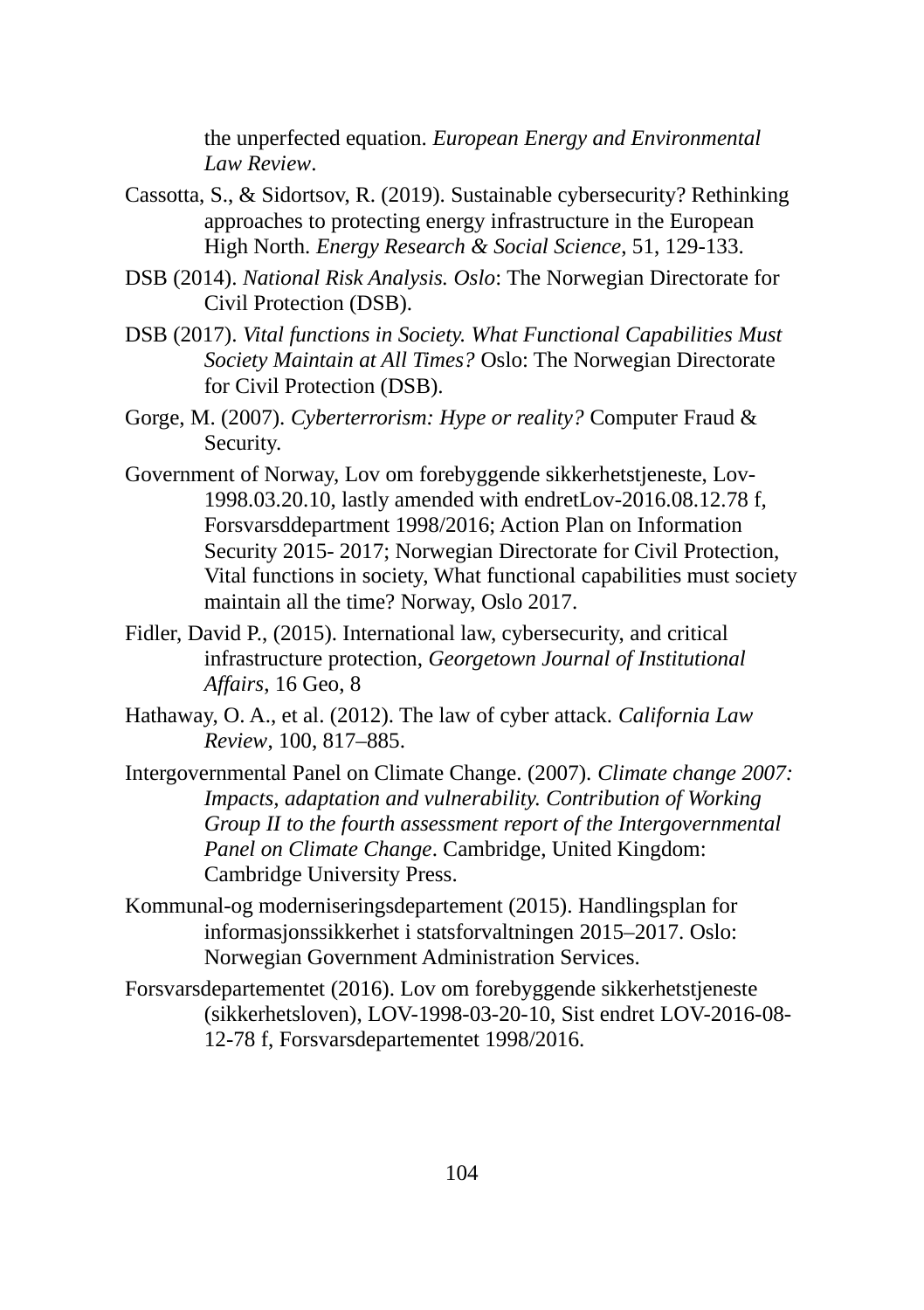- The Ministry of Government Administration, Reform and Church Affairs (2013). Cyber Security Strategy for Norway. Oslo: Norwegian Government Administration Services.
- DSB (2014). National Risk Analysis. Oslo: The Norwegian Directorate for Civil Protection (DSB).
- European Commission (2004). *Critical Infrastructure Protection in the fight against terrorism*. COM(2004) 702, Brussels, 20 October 2004.
- Forsvarsdepartementet (2016). Lov om forebyggende sikkerhetstjeneste (sikkerhetsloven), LOV-1998-03-20-10, Sist endret LOV-2016-08- 12-78 f, Forsvarsdepartementet 1998/2016.
- Kommunal-og moderniseringsdepartement (2015). *Handlingsplan for informasjonssikkerhet i statsforvaltningen 2015–2017*. Oslo: Norwegian Government Administration Services.
- North Atlantic Treaty Organization (NATO). (2016). *Warsaw summit communiqué issued by head of state and government participating in the meeting of North Atlantic Council in Warsaw, 8-9 July 2016.*
- Ostrom, E. (2012). Polycentric systems: Multilevel governance involving a diversity of organizations. In *Global environmental commons: Analytical and political challenges in building governance mechanisms*, pp. 105–117.
- Petersen, Zahle, & Arnaud. (1995). *Legal polycentricity: Consequences of pluralism in law*. Dartmouth Publishing Company.
- Radzziwill, Y. (2015). *Cyber-attacks and the exploitable imperfections of international law*. Brill Nijholff.
- Shackelford, S. (2016). On climate change and cyber attacks: Leveraging polycentric governance to mitigate global collective actions problems. *Vanderbilt Journal of Entertainment & Technology Law*, 18(4).
- Schmitt, M. N. (2017). Peacetime cyber responses and wartime cyber operations under international law: An analytical vade mecum. *Harvard National Security Journal*, 8, 245.
- Schmitt, M. N., & Vihul, L. (2017). *Tallinn manual on the international law applicable to cyber operations* (2nd ed.). Cambridge University Press.